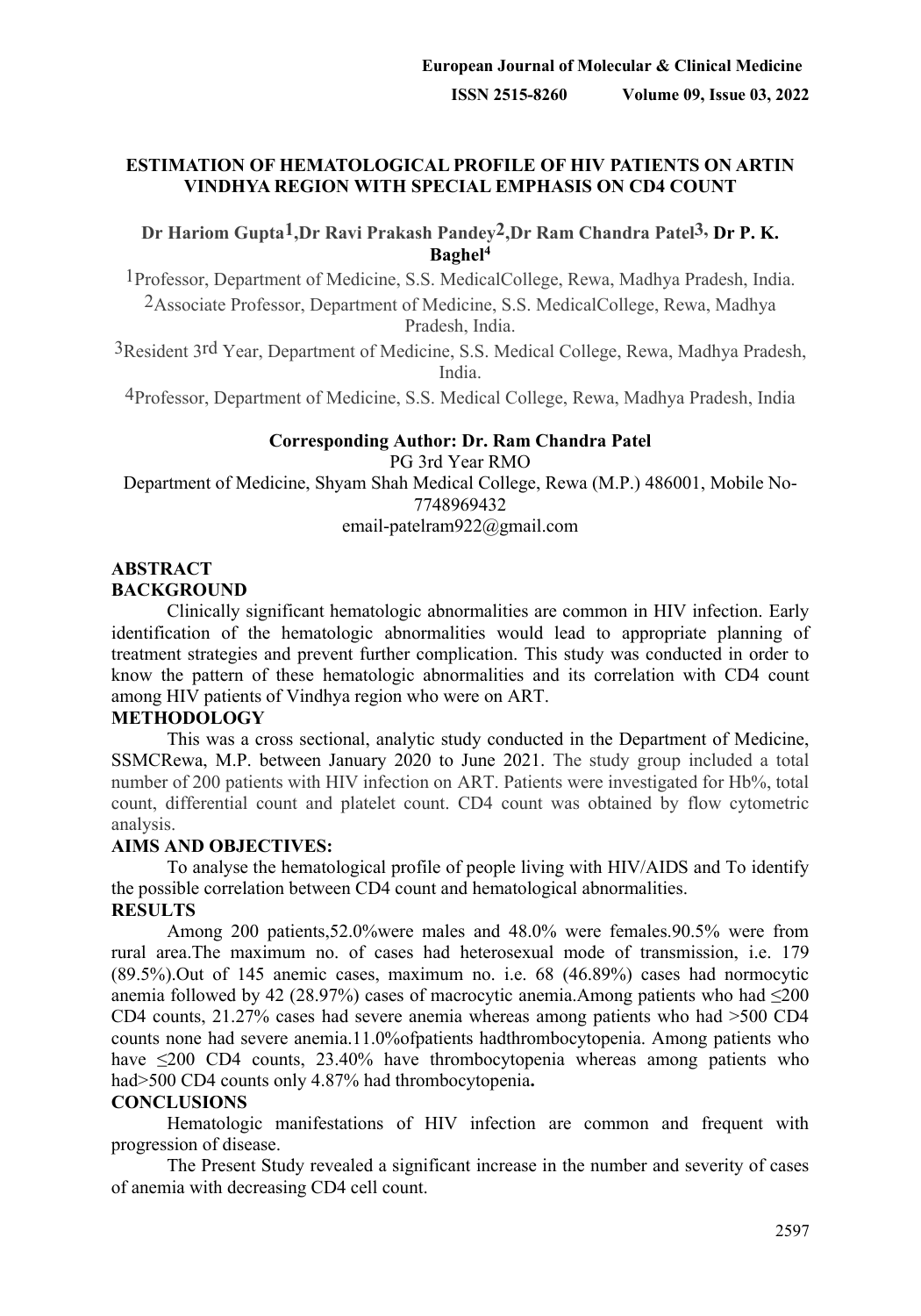We have to provide proper awareness and education about the HIV safety measures, especially in young adolescents and adults, emphasizing to rural population.

It is important to simultaneously treat HIV patients for hematologic manifestations to reduce morbidity.

### **KEY WORDS-** HIV, ART, Hematology, CD4 count, anemia, thrombocytopenia

## **INTRODUCTION:**

AIDS (Acquired Immune Deficiency Syndrome) is a very serious infectious disease known to man. Since its discovery in 1981, the disease has attracted attention from health care professionals around the globe. Hematological abnormalities are well recognized in HIV disease and result from diverse influence on hematopoietic tissue. Hematological abnormalities are multi factorial in etiology and may be due to direct effects of HIV, manifestations of secondary infections and neoplasm or side effects of therapy. Hematological parameters are important monitoring tools for assessing treatment and prognosis in  $HIV<sup>1</sup>$ 

It is a major health challenge in the modern world causing damage in the resource poor south-east Asian countries. It involves almost all the systems in human body.<sup>2,3</sup>In 2019 at the national level, there were an estimated 23.49 lakh peoples living with HIV (PLHIV), with an adult HIV prevalence of  $0.22\%$ <sup>4</sup>.

HIV associated hematologic expressions seem to be dependent on the level of viral replication, as these abnormalities are severe in AIDS patients with high viraemia and decreased CD4 counts.<sup>5</sup>There are a few studies on hematological changes in HIV and a very few have correlated results with CD4 count.<sup>6</sup>

In this study of HIV patients of Vindhya region who were on ART, pattern of hematologic abnormalities and its correlation with CD4 count was studied.

#### **METHODS**

This was a cross sectional, analytical study. This study was carried in patients with HIV infection attending the Medicine department at Sanjay Gandhi memorial hospital attached to Shyam shah medical college, Rewa. Informed consent was obtained from each patient.

The study group included a total number of 200 patients with HIV infection on ART admitted in wards or attending the outpatient department or ART centre during January 2020 to June 2021 were evaluated for the conditions which could alter the Hematological parameters and if found so, they were excluded from the study.

Those included in the study were investigated for Hb%, total count, differential count and platelet count. CD4 count done by flow cytometric analysis was obtained.

#### *Inclusion criteria*

1. All patients with HIV infection on ART

2. HIV infection proven by ELISA & western blot assay.

#### *Exclusion Criteria*

- 1. Chronic infection like tuberculosis
- 2. Chronic alcoholics
- 3. History of Worm infestations
- 4. Chronic kidney disease
- 5. Drug related except HAART

All patients were selected without any bias of sex or duration of illness. Detailed history was recorded with respect to presenting symptoms, type of exposure and a complete general and systemic examination was carries out.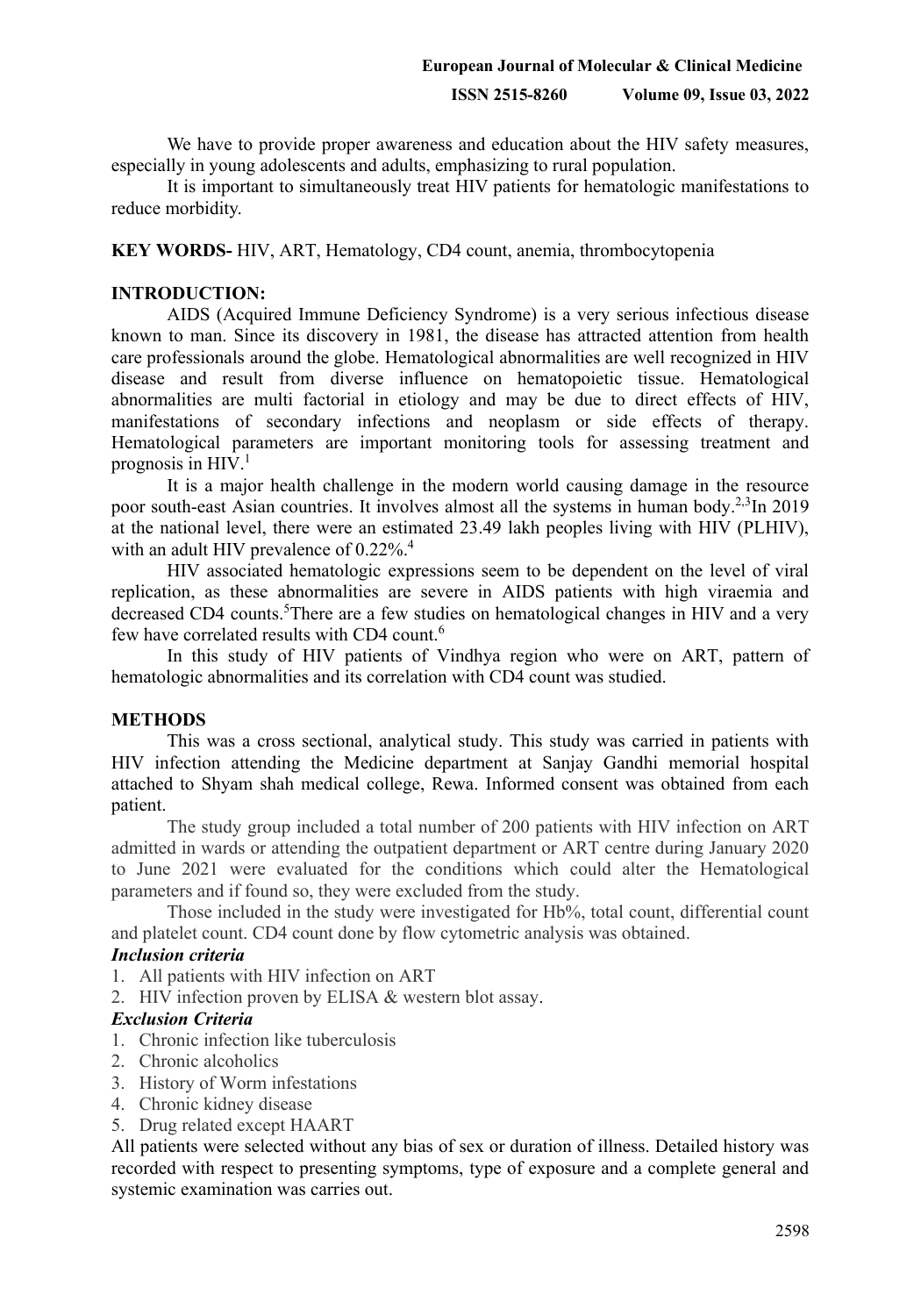#### **European Journal of Molecular & Clinical Medicine**

### **ISSN 2515-8260 Volume 09, Issue 03, 2022**

Patient's proforma was maintained which included the clinicodemographic particulars and investigations of the patients. The study was approved by Ethical Committee of the institute and informed consent was obtained from every case.

#### **STATISTICAL METHODS**

A total of 200 patients diagnosed with HIV and on ART for more than 1 year with inclusion and exclusion criteria were selected for the study.

Chi square test was used for statistical analysis. A p value<0.05 was considered significant.

| <b>Table 1- Characteristic Profile</b> |              |            |  |  |  |  |  |
|----------------------------------------|--------------|------------|--|--|--|--|--|
| Gender                                 | No. of cases | Percentage |  |  |  |  |  |
| Male                                   | 104          | 52.0%      |  |  |  |  |  |
| Female                                 | 96           | 48.0%      |  |  |  |  |  |
| <b>Age Distribution</b>                |              |            |  |  |  |  |  |
| $\leq$ 14                              | 10           | 5.0%       |  |  |  |  |  |
| 15-29                                  | 46           | 23.0%      |  |  |  |  |  |
| 30-49                                  | 120          | 60.0%      |  |  |  |  |  |
| $>50$                                  | 24           | 12.0%      |  |  |  |  |  |
| <b>Residence</b>                       |              |            |  |  |  |  |  |
| Rural                                  | 181          | 90.5%      |  |  |  |  |  |
| Urban                                  | 19           | 9.5%       |  |  |  |  |  |
| <b>Education</b>                       |              |            |  |  |  |  |  |
| Illiterate                             | 40           | 20.0       |  |  |  |  |  |
| Primary school                         | 88           | 44.0       |  |  |  |  |  |
| Secondary school                       | 65           | 32.5       |  |  |  |  |  |
| Graduate                               | 07           | 3.5        |  |  |  |  |  |
| Mode of transmission                   |              |            |  |  |  |  |  |
| Heterosexual                           | 179          | 89.5       |  |  |  |  |  |
| Mother to child                        | 19           | 9.5        |  |  |  |  |  |
| Others                                 | 02           | 1.0        |  |  |  |  |  |
| <b>Built</b>                           |              |            |  |  |  |  |  |
| Normal                                 | 140          | 70.0       |  |  |  |  |  |
| Thin                                   | 45           | 22.5       |  |  |  |  |  |
| Overweight                             | 15           | 7.5        |  |  |  |  |  |

### **RESULTS:**

| CD4 count                     |                |       |
|-------------------------------|----------------|-------|
| $\leq 200$                    | 47             | 23.5  |
| 201-500                       | 112            | 56.0  |
| >500                          | 41             | 20.5  |
| Hb% level in males $(N=104)$  |                |       |
| $\leq$ 7.0 (Severe anemia)    |                |       |
| 7.0 to 9.9 (Moderate anemia)  | 12             | 11.53 |
| 10.0 to 12.9 (Mild Anemia)    | 55             | 52.88 |
| $\geq$ 13.0 (Normal)          | 37             | 35.59 |
| Hb% level in females $(N=96)$ |                |       |
| $< 7.0$ (Severe anemia)       | $\overline{2}$ | 12.50 |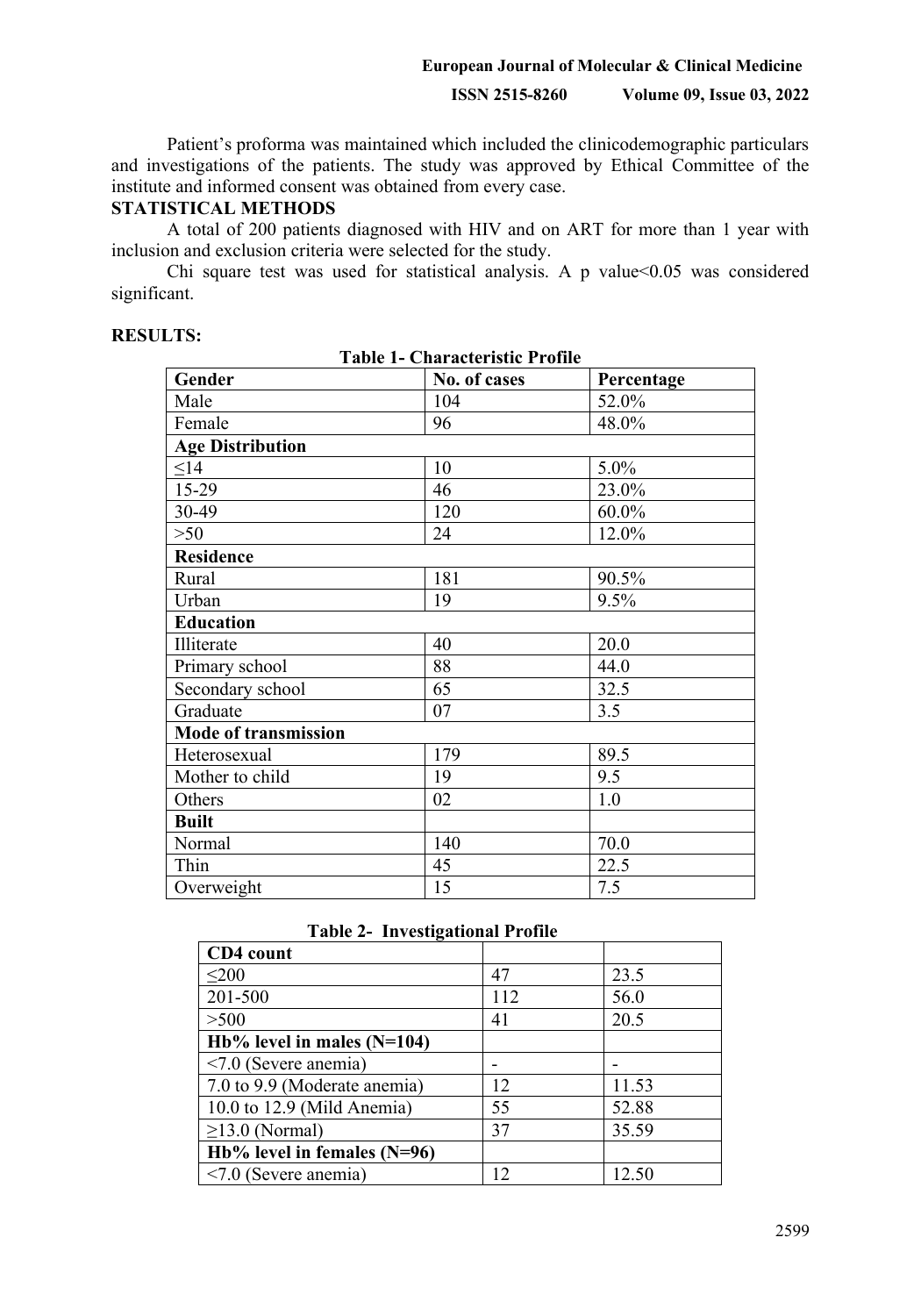### **European Journal of Molecular & Clinical Medicine**

**ISSN 2515-8260 Volume 09, Issue 03, 2022**

| 7.0 to 9.9 (Moderate anemia)   | 21  | 21.87 |  |
|--------------------------------|-----|-------|--|
| 10.0 to 11.9 (Mild Anemia)     | 45  | 46.87 |  |
| $\geq$ 12.0 (Normal)           | 18  | 18.76 |  |
| <b>MCV</b> in Anaemic Patients |     |       |  |
| $(N=145)$                      |     |       |  |
| Microcytic $(\leq 80)$         | 35  | 24.14 |  |
| Normocytic (80-100)            | 68  | 46.89 |  |
| Macrocytic $(>100)$            | 42  | 28.97 |  |
| <b>Platelet count</b>          |     |       |  |
| $\leq$ 1.5 lakh                | 22  | 11.0  |  |
| 1.5 - 4.5 lakh                 | 174 | 87.0  |  |
| $>4.5$ lakh                    | 04  | 2.0   |  |

- Among 200 patients, 104(52.0%) were males and 96(48.0%) were females.
- The maximum no. of cases belongs to age group30-49years followed by 15-29 years.181 (90.5%) cases were from rural while 19 (9.5%) cases were from urban, showing the disease prevalence is high in rural area.
- The maximum no. of cases belongs to educational status of primary school (44%) and the least in graduate group (3.5%).
- The maximum no. 179 (89.5%) cases had heterosexual mode of transmission.
- Out of 200 cases, maximum no. 140 (70.0%) cases had normal built while 45 (22.5%) cases had thin built**.**
- Out of 200 cases maximum cases come under CD4 Count 201-500 i.e. 112 (56.6%) followed by CD4 Count ≤200 i.e. 47 (23.5%).
- Out of 104 male cases, the maximum no. of cases i.e. 55 (52.88%) belong to mild anemia followed by 37 (35.59%) normal cases.
- ∑ Out of 96 female cases, the maximum no. of cases i.e. 45 (46.87%) belong to mild anemia followed by 21 (21.87%) cases of moderate anemia.
- ∑ Out of 145 anemic cases, maximum no. i.e. 68 (46.89%) cases had normocytic anemia followed by 42 (28.97%) cases of macrocytic anemia.
- ∑ Out of 200 cases, Majorityofpatients 174(87.0%)had normal platelet tcount while11.0%ofpatients hathrombocytopenia. (Table 1 and Table 2)

| <b>SN</b>                                                        | CD4<br>Count | <b>Normal</b><br>(≥12.0<br>in<br>females;<br>$\geq 13.0$<br>in<br>males) |          | Mild anemia<br>$(10.1 - 11.9)$<br>in<br>females;<br>10.1 to 12.9<br>in males) |       | Moderate<br>anemia<br>$(7.1-10)$ |       | <b>Severe</b><br>anemia<br>(≤7.0) |               | <b>Total</b> |       |
|------------------------------------------------------------------|--------------|--------------------------------------------------------------------------|----------|-------------------------------------------------------------------------------|-------|----------------------------------|-------|-----------------------------------|---------------|--------------|-------|
|                                                                  |              | N                                                                        | $\%$     | N                                                                             | $\%$  | N                                | $\%$  | N                                 | $\frac{0}{0}$ | N            | $\%$  |
|                                                                  | < 200        | $\Omega$                                                                 | $\Omega$ | 13                                                                            | 27.66 | 24                               | 51.06 | 10                                | 21.27         | 47           | 23.5  |
| 2                                                                | 201-500      | 34                                                                       | 30.36    | 69                                                                            | 61.61 | 07                               | 6.25  | 02                                | 1.78          | 112          | 56.0  |
| $\overline{3}$                                                   | >500         | 21                                                                       | 51.22    | 18                                                                            | 43.90 | 02                               | 4.88  | $\overline{\phantom{0}}$          |               | 41           | 20.5  |
|                                                                  | <b>Total</b> | 55                                                                       | 27.5     | 100                                                                           | 50.0  | 33                               | 16.5  | <b>12</b>                         | 6.0           | 200          | 100.0 |
| $\Gamma$ ki sanove volne : 00.22<br>$n$ value $\epsilon$ /0.0001 |              |                                                                          |          |                                                                               |       |                                  |       |                                   |               |              |       |

### **Table 3- Correlation of severity of anemia with CD4 count**

**Chi-square value : 98.233 p value : <0.0001**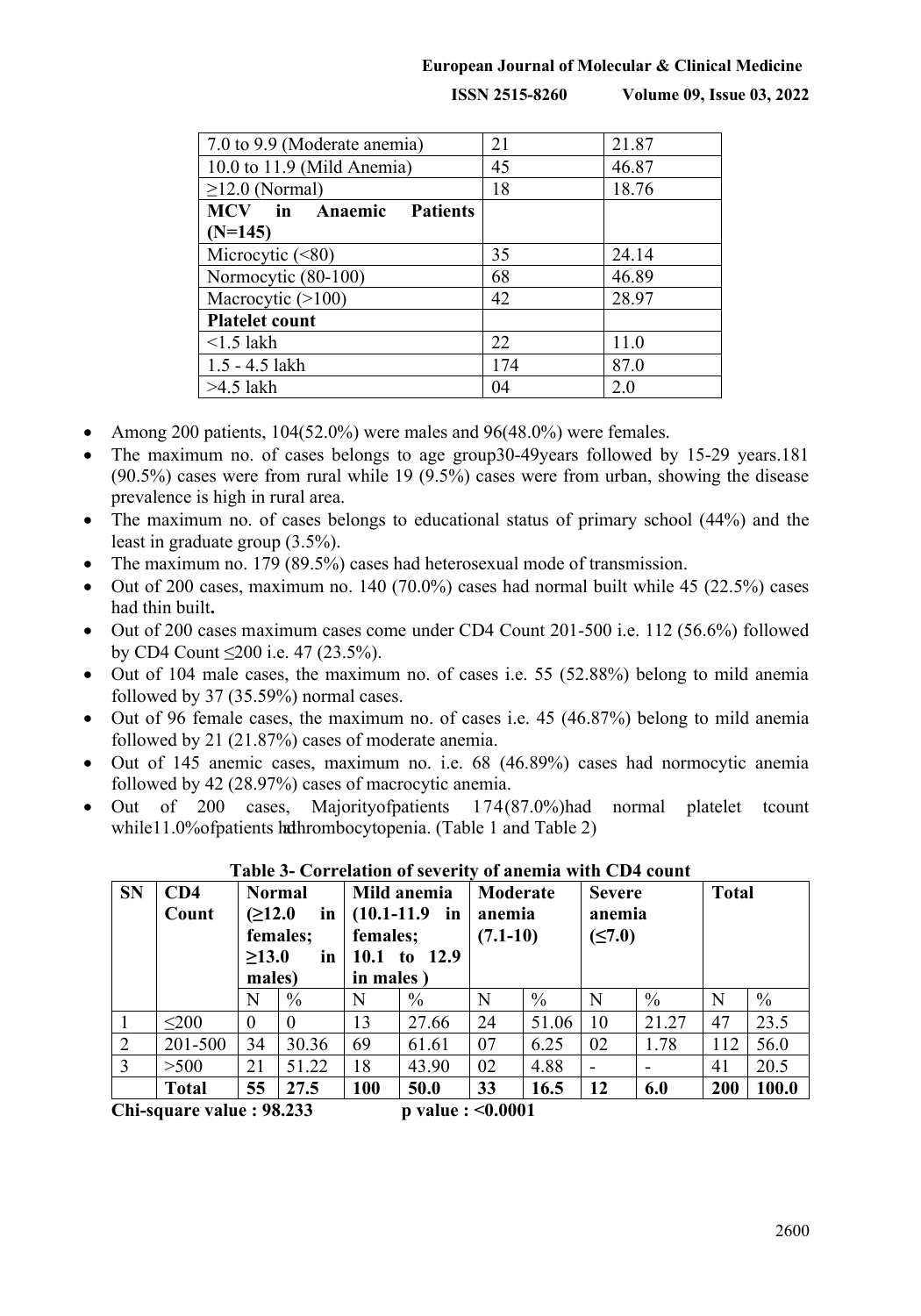

While analyzing the correlation (Table 3 and Graph 1), it is observed that among patients who have  $\leq 200$  CD4 counts, 21.27% cases have severe anemia whereas among patients who have >500 CD4 counts none has severe anemia (p value <0.0001).

| <b>SN</b> | <b>CD4 Count</b> | $\leq$ 1.5 lakh |                          | 1.5-4.5 Lakh |       | $>4.5$ lakh |               | <b>Total</b>   |       |
|-----------|------------------|-----------------|--------------------------|--------------|-------|-------------|---------------|----------------|-------|
|           |                  | N               | $\frac{6}{9}$            | N            | $\%$  | N           | $\frac{0}{0}$ | N              | $\%$  |
|           | $200$            |                 | 23.40                    | 34           | 72.34 | 02          | 4.26          | 47             | 23.5  |
|           | 201-500          | 09              | 8.03                     | 101          | 90.18 | 02          | . . 79        | 12             | 56.0  |
|           | >500             | 02              | 4.87                     | 39           | 95.13 |             |               | 4 <sub>1</sub> | 20.5  |
|           | <b>Total</b>     | 22              | $\mathbin{\mathop{1.0}}$ | 74           | 87.0  | 04          | 2.0           | 200            | 100.0 |

# **Table 4- Correlation of platelet count with CD4 count**

**Chi-square value : 12.509** *p* **value : 0.0139**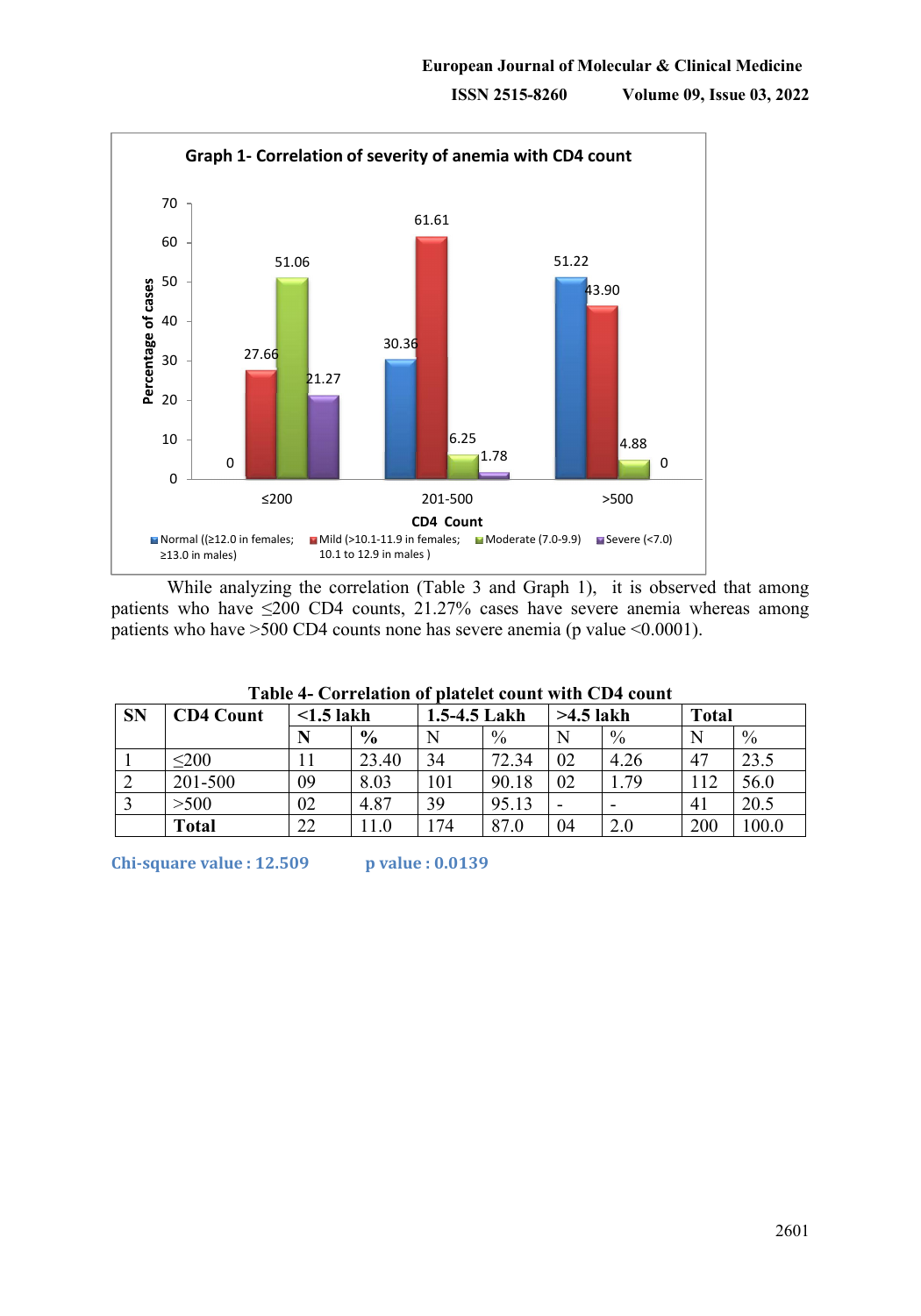

While analyzing the correlation (Table 4 and Graph 2), it is observed that among patients who have ≤200 CD4 counts, 23.40% have thrombocytopenia whereas among patients who have  $>500$  CD4 counts only 4.87% have thrombocytopenia ( p value  $< 0.0139$ ).

#### **DISCUSSION**

In present study, among 200 cases, 104 patients (52.0%) were males and 96 patients (48.0%) were females showing male predominance. **Tekalign D. et al (2018)**<sup>7</sup>found that out of 320 HIV positive participants, 203 (63.4%) were females.

In present study, it was observed that maximum no. 120 (60.0%) cases belong to age group30-49years, followed by 46 (23.0%) cases of 15-29 years age, while the least 10 (5.0%) cases in ≤14 years age. This can be compared with **India HIV Estimates 2019**<sup>4</sup> which states Children living with HIV comprised 3.4% of the total PLHIV estimate.

Inthis study, out of 200 cases maximum cases come under CD4 Count 201-500 i.e. 112 (56.6%) followed by CD4 Count  $\leq 200$  i.e. 47 (23.5%). This can be compared with study done by **Parinitha S.S. et al (2012)6** which found that majority of cases (70%) had CD4 cell counts below 200 cells/mm3. Fifty-four cases (21.6%) had CD4 counts between 200 to 499 cells/mm3 and 21 (8.4%) cases had CD4 counts more than 500 cells/ mm3.

In this study, it was found that out of 200 cases, anemia was present in 145 (72.5%) cases. Prevalence of mild, moderate and severe anemia were 50%, 16.5% and 6.0% respectively. This is comparable to study conducted by **Crispus K. et al (2018)8** in which 67.38% (95/141) cases were anemic. In study conducted by **Vaughan J L et al (2017)9**anaemia was present in 183/307 (59.6%) of the HIV-positive patients. **Parinitha S.S. et al (2012)**<sup>6</sup> Among 250 patients, found anaemia in 210 (84%) cases. **Sharad A. et al (2013)**<sup>10</sup> found that the most common hematological abnormality was anemia, seen in 93.12% patients. **Minke H. W. Huibers et al (2020)**<sup>11</sup> found that among 199 patients enrolled in study 42.2% had very severe anaemia. In study conducted by **Tekalign D. et al**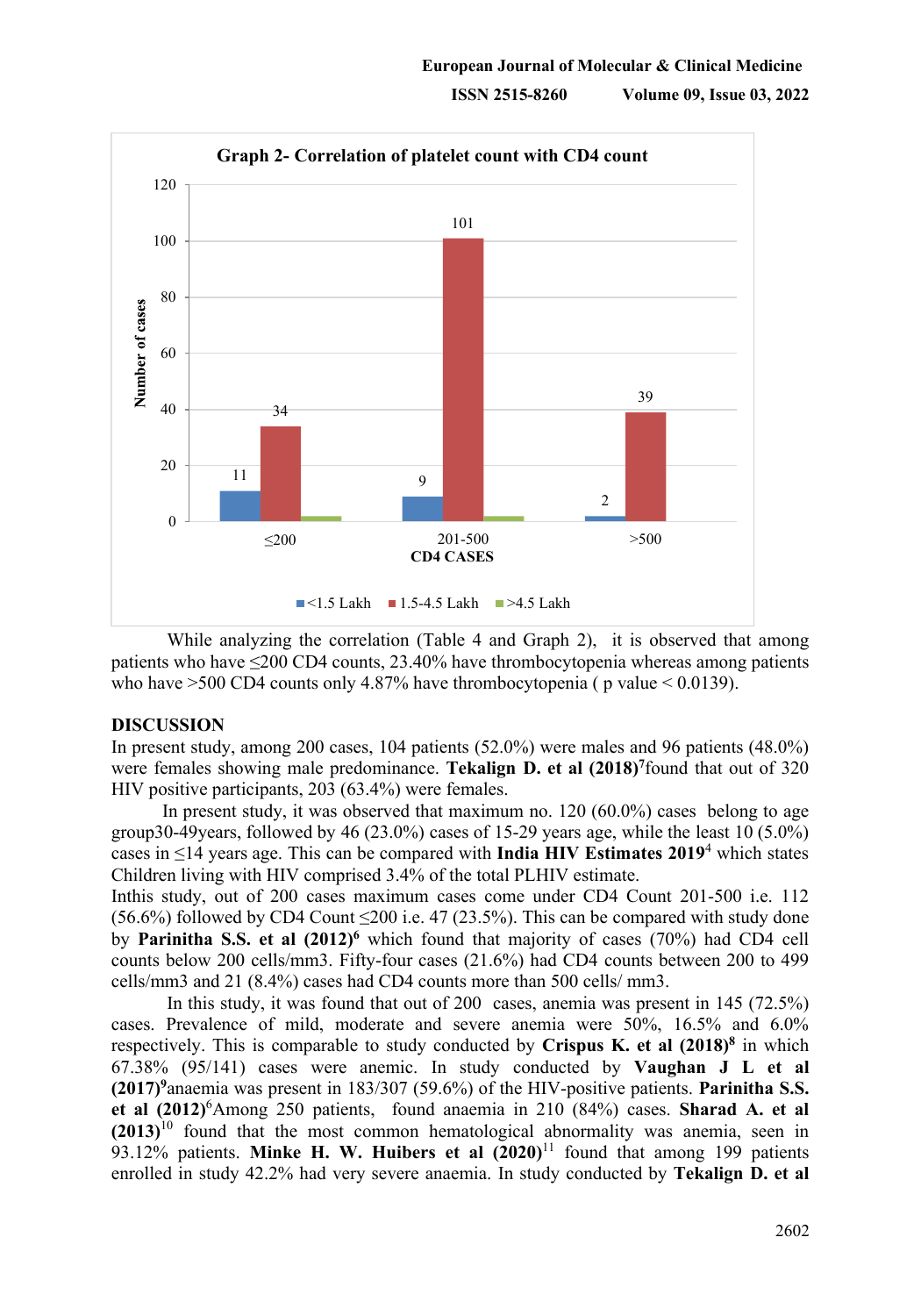## **European Journal of Molecular & Clinical Medicine**

#### **ISSN 2515-8260 Volume 09, Issue 03, 2022**

**(2018)**<sup>7</sup> Overall, anemia was found in 25% (95% CI: 20.23 - 29.8%) of the study participants, of whom 2.5% (n=2) had severe and 21.2% (n=17) had moderate anemia.

In the present study, out of 145 anemic patients, majority 68 (46.89%) cases had normocytic anemia. This observation was comparable to study done by **Parinitha S.S. et al (2012)6**. They studied that the most common type of anemia was normocytic normochromic (40.4%). **Crispus K. et al (2018)**<sup>8</sup> found that out of the 95 participants with anemia, 89.47% (85/95) presented with normocytic-normochromic anemia, 8.42% (8/95) with microcytichypochromic anemia and 2.11% (2/95) with macrocytic-hypochromic anemia.

In the present study, 11% cases had thrombocytopenia. This is comparable to study done by **Vaughan J L et al (2017) 9**in which Thrombocytopenia was present in 37/307 (12.1%) of the HIV-positive patients. **Crispus K. et al (2018)**<sup>8</sup> found that 26.24% (40/141) patients had thrombocytopenia. In study done by **Parinitha S.S. et al (2012)**<sup>6</sup> thrombocytopenia was seen in 18% of cases. Thrombocytopenia was noted in 6.3% (95% CI: 3.58-8.9%) of the study participants by **Tekalign D. et al (2018)**<sup>7</sup> .

In the present study, in patients with CD4 Counts≤200, anemia was seen in 100% cases with p value of <0.0001. Prevalence of moderate and severe anemia was highest among patients with CD4 COUNT≤200; Out of 47 cases of CD4 COUNT≤200, 24 (51.06%) cases had moderate anemia and 10 (21.27%) cases had severe anemia whereas among 112 patients with CD4 Counts 201-500 , maximum number of cases 69 (61.61%) had mild anemia followed by 34 (30.36%) normal cases. This observation was comparable to study done by **Parinitha S.S. et al**  $(2012)^6$ . They studied that, in patients with CD4 Counts below 200, anemia was seen in 91.4% cases.

In the present study, in patients with CD4 Counts≤200, thrombocytopenia was seen in 23.40% cases with p value of <0.0139. This observation was comparable to study done by Parinitha S.S. et al  $(2012)^6$ . They studied that, in patients with CD4 Counts below 200, thrombocytopenia was seen in 21.7% cases.

# **CONCLUSION:**

Hematologic manifestations of HIV infection are common and frequent with progression of disease.

The Present Study revealed a significant increase in the number and severity of cases of anemia with decreasing CD4 cell count.

We have to provide proper awareness and education about the HIV safety measures and mode of transmission regarding disease, especially in young adolescents and adults, emphasizing to rural population.

It is important to simultaneously treat HIV patients for hematologic manifestations to reduce morbidity.

#### **REFERENCES:**

- 1. Mathews S, Srivastava D, Yadav RB, Sharma A. Association of haematological profile of human immunodeficiency virus positive patients with clinicoimmunologic stages of the disease. J Lab Physicians. 2013;5:34-7.
- 2. Arora D. Longitudinal changes in hematologic manifestations of HIV infection in the multicenter AIDS cohort study (MACS). Biomedical Research 2011;22:103-06.
- 3. Pande A, Bhattacharyya M, Pain S, Ghosh B, Saha S, Ghosh A, et al. Anemia in Antiretroviral Naive HIV/ AIDS Patients. A Study from Eastern India. Online J of Health Allied Scs 2011;10:4.
- 4. India HIV estimates 2019 report, www.naco.gov.in/surveillance-epidemiology.
- 5. Dikshit B, Wanchu A, Kaur KS, Sharma A, Das R. Profile on hematological abnormalities of HIV-infected individuals. BMC blood disorders 2009;9:5.